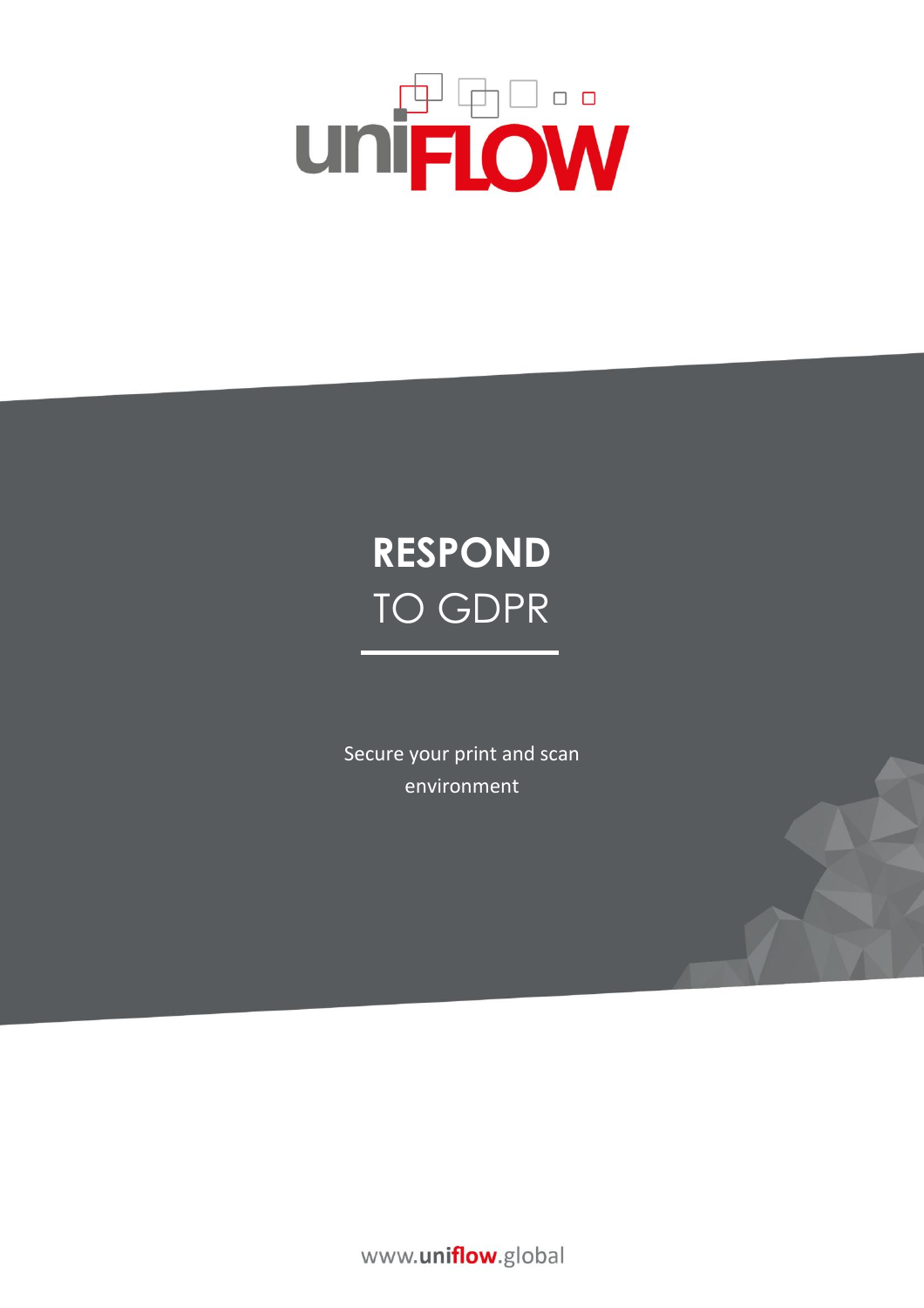## Index

|                         |        | 1. What is the European General Data Protection Regulation?<br>2. Complying with rights of the data subject | 4 |
|-------------------------|--------|-------------------------------------------------------------------------------------------------------------|---|
|                         | 2.1.   | Fulfilling a data subject's right of access                                                                 | 4 |
|                         |        | 2.2. Fulfilling a data subject's right to be forgotten                                                      | 4 |
| 3. Potential risk areas |        | 5                                                                                                           |   |
|                         | 3.1.   | Data protection by design and by default                                                                    | 5 |
|                         | 3.2.   | Security of Processing – Reduce risks                                                                       | 5 |
|                         | 3.3.   | Detection and reporting – Limit the damage                                                                  | 6 |
|                         | 4. FAQ |                                                                                                             |   |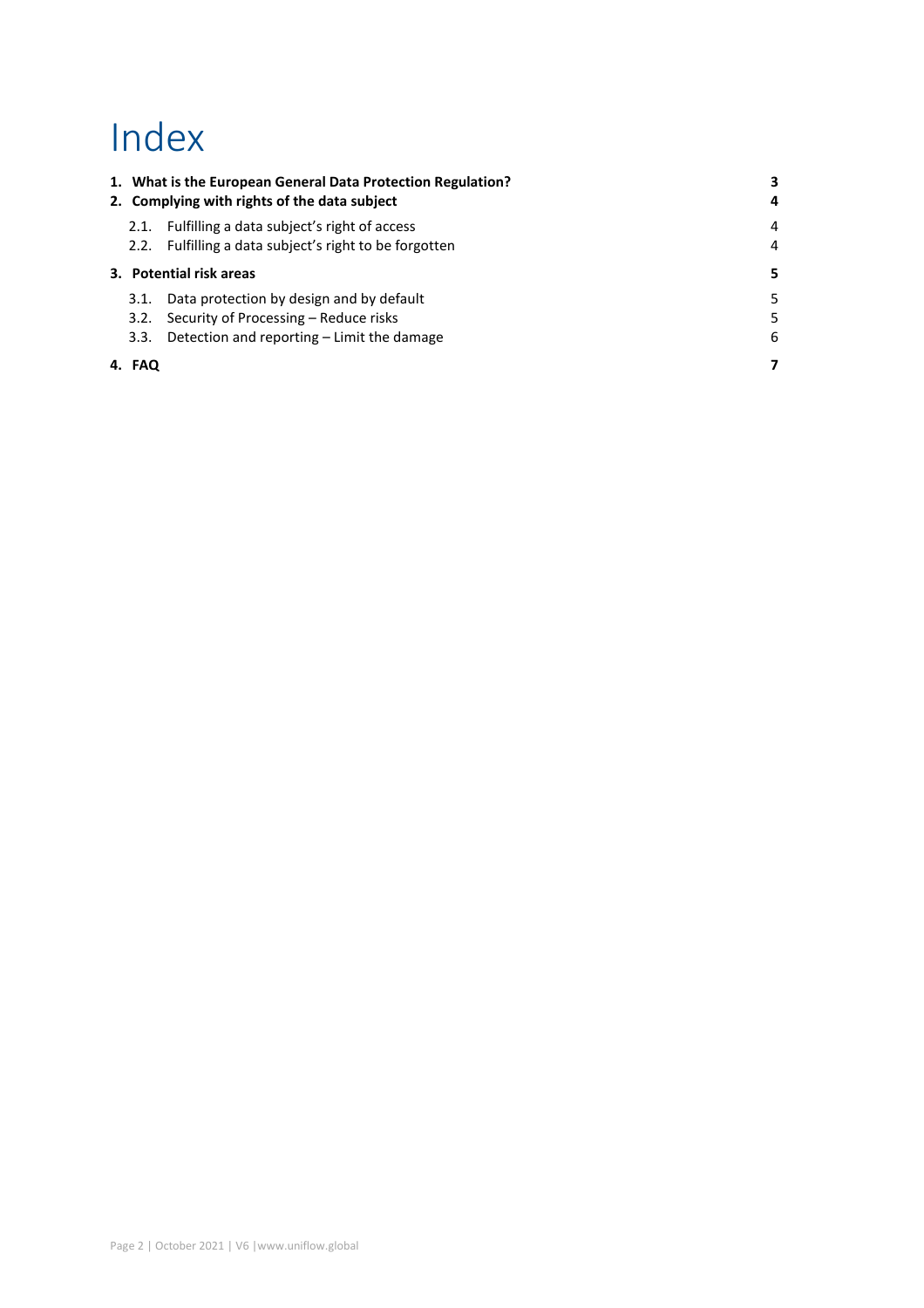## <span id="page-2-0"></span>1. What is the European General Data Protection Regulation?

The General Data Protection Regulation (GDPR) is strengthening and unifying data protection for individuals within the European Union (EU), whilst addressing the export of personal data outside the EU. The regulation is in force since the 25<sup>th</sup> of May 2018 and advocates fines for non-compliance of up to 4% of an organization's annual global turnover or € 20 Million, whichever is higher. Now is the time to ensure your organization is GDPR compliant.

#### **Do you have confidence in your print & scan environment?**

- Which documents contain personal data?
- How are documents moved within the company?
- Which systems are involved?
- What steps have already been taken to protect personal data?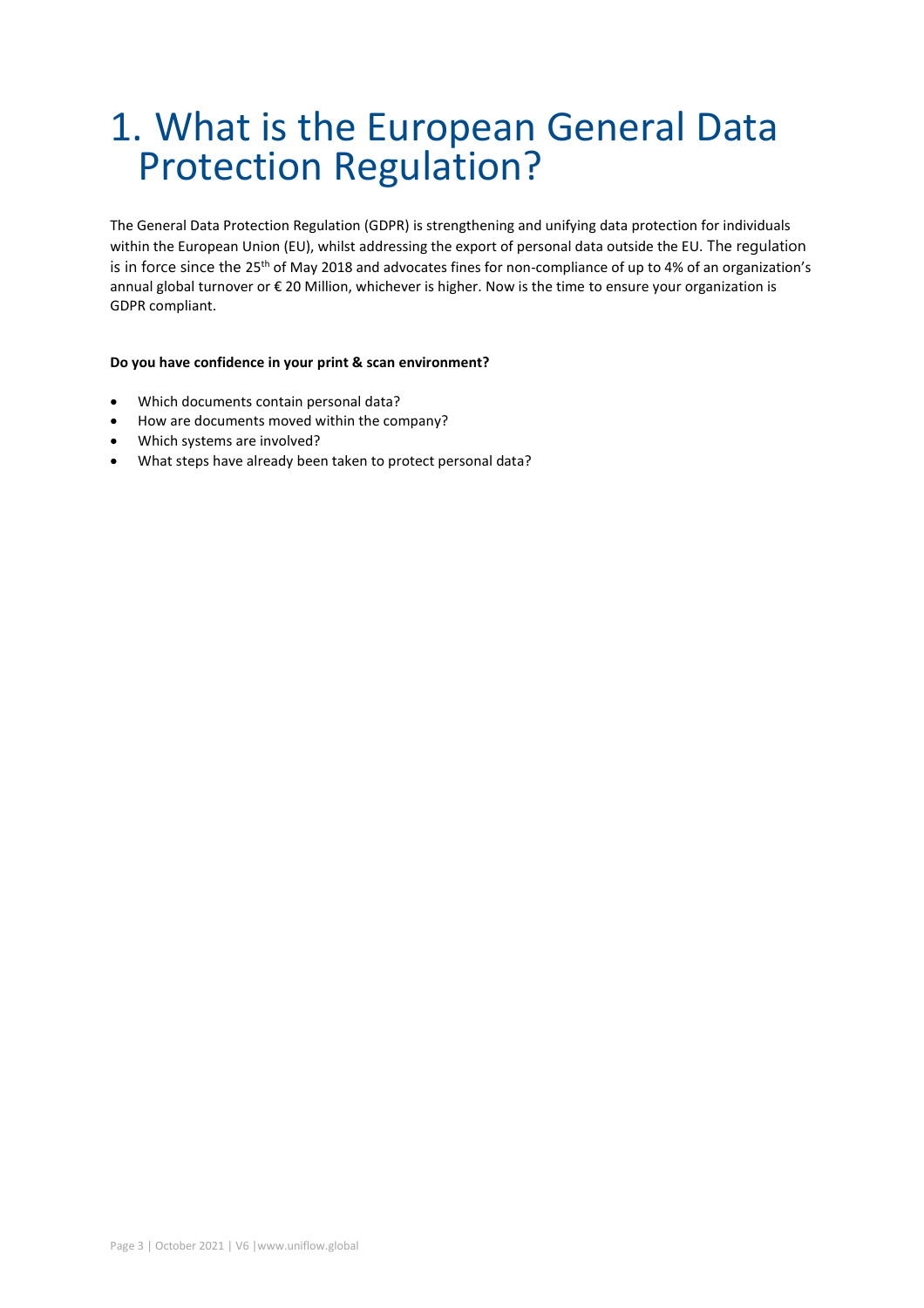## <span id="page-3-0"></span>2. Complying with rights of the data subject

### <span id="page-3-1"></span>2.1. Fulfilling a data subject's right of access

The right of access means an administrator is obliged to provide information regardless of whether personal data about the person requesting it is stored or not. If data is stored, a copy of the personal data must be provided upon request.\* This also applies to personal data stored for use in an organization's print environment e.g. the user name, email addresses and related print statistics. To comply with this regulation, an administrator must be able to generate a report in a commonly used electronic form.

#### How can uniFLOW help?

When a user submits a right to access request, an administrator can simply run off a report via a command line to access any user data stored in uniFLOW. All user data from the database is automatically compiled together in a XML file - the file's format must be machine readable by law - which can then be provided to the user.\*

### <span id="page-3-2"></span>2.2. Fulfilling a data subject's right to be forgotten

GDPR grants the right to request personal data be erased, often also referred to as the "Right to Erasure", which must be complied with straight away.\* This also applies to personal data stored for use in a print environment. For example, when an employee leaves a company, and requests for his/her data to be deleted from the system, the personal data is no longer required so an administrator must be able to erase the data from the print environment.

#### How can uniFLOW help?

uniFLOW now includes a command line with which personal data can be deleted from the database. The user's print job history will however remain in the database; it does not contain any personal information so is retained for analytical and statistical reasons which are in an organization's interest. The print job history Is required to verify the overall print volume and the related costs for the financial year. The script also runs a check on the user data to prove to the user that the 'Right to be forgotten' has been conducted properly.

\* http://ec.europa.eu/justice/data-protection/reform/files/regulation\_oj\_en.pdf Article 15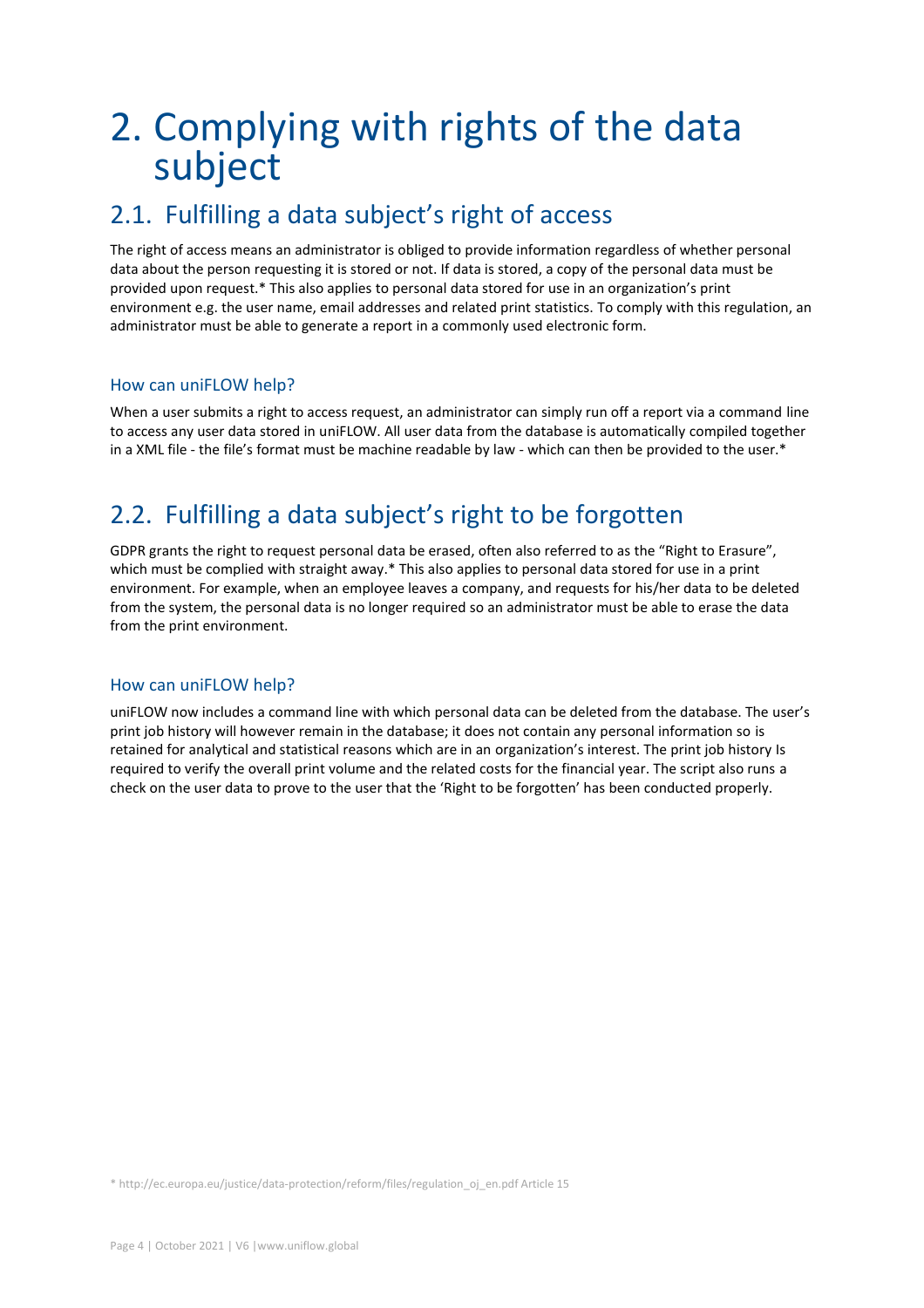## <span id="page-4-0"></span>3. Potential risk areas

### <span id="page-4-1"></span>3.1. Data protection by design and by default

Data protection needs to be integrated into business processes by default to ensure personal data is not accessible to unauthorized parties.<sup>1</sup> How does that relate to printing? When a print job is sent for release, the printed document waits on an output tray until it is collected. In the interim that document, which probably could include personal data, is available to third parties. Employees unintentionally picking up a colleague's document is not unusual i.e., there is a high risk of a breach of personal data.

#### How can uniFLOW help?

#### **Focus on security:**

uniFLOW includes award-winning secure print features. Once installed the security features are activated by default and there is an option to moderate security features where they are not necessary. Print devices can be locked to prevent unauthorized access via access control lists. Scan options can produce encrypted PDFs with optional password-protection. Mobile security is enhanced by providing external job submission pathways which removes the need to add unknown or unauthorized mobile devices to the organizational network.

#### **Safeguard personal print jobs:**

The secure printing functionality allows all users to send confidential documents to network printers from desktops or mobile devices. The print job will only be printed once a user has followed the authentication steps while they are physically standing at the device i.e., print jobs are no longer waiting in output trays so they cannot be picked up by a third party. However, when a user's print job is interrupted because the device runs out of paper or into errors, the user might log out without resolving the issue. Whoever logs in next might be able to resolve the issue and receives the print job of the previous user. uniFLOW prevents this case by automatically deleting the pending print job upon a user logging out.

### <span id="page-4-2"></span>3.2. Security of Processing – Reduce risks

To ensure the security when processing personal data, GDPR requires implementation of technical and organizational measures which are appropriate to the risk involved. The print and scan environment faces the following challenges: secure transfer and storage of personal data, resilience of the system and the ability to restore personal data in a timely manner following a physical or technical incident.

#### How can uniFLOW help?

uniFLOW secures end-to-end connection between devices by encrypting print jobs in transit using AES‐256-bit encryption. To ensure continuous availability of the print and scan infrastructure uniFLOW offers various options. A three-pillar model consisting of an automatic Canon MEAP device failover, redundant spool file storage and intelligent print job distribution create a holistic resilience solution. Server backups mean personal data can be retrieved in a timely manner, as required under GDPR, and facilitate smoother processing of business workflows. When registering a user to uniFLOW only a minimum of data is asked for to avoid the storage of redundant personal data.

1 http://ec.europa.eu/justice/data-protection/reform/files/regulation\_oj\_en.pdf Article 25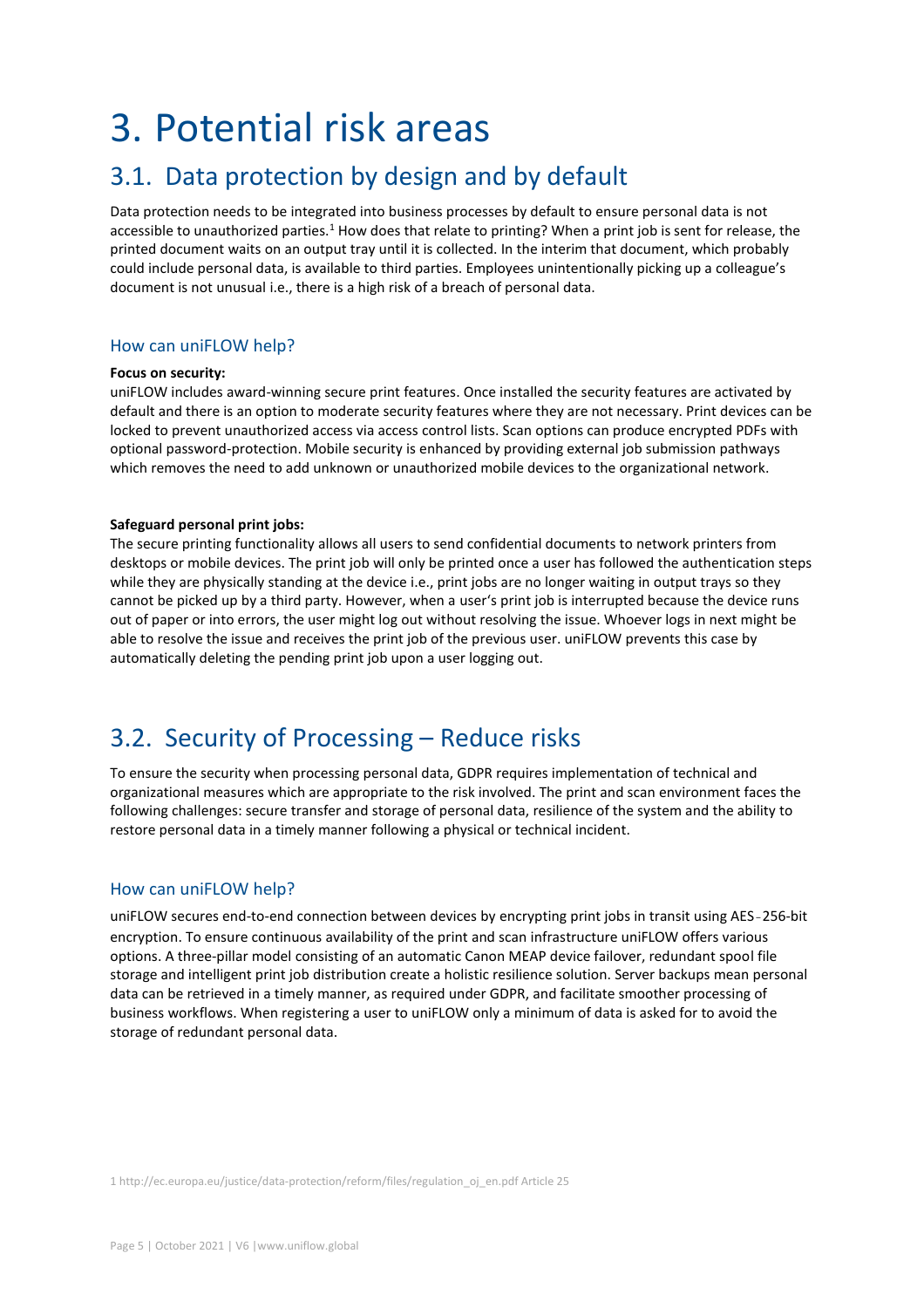### <span id="page-5-0"></span>3.3. Detection and reporting – Limit the damage

Once an administrator is aware of a data breach, GDPR stipulates that it must be reported to the supervising authority within 72 hours. The notification must include details as to the nature of the personal data breach and its likely consequences. This means organizations must develop a strategy regarding how to react if a data breach occurs and review their auditing procedures. Up to a quarter of data breaches are paper based, so it is crucial your print software can track the cause of a data breach. $^{\rm 1}$ 

#### How can uniFLOW help?

Under GDPR, investigations into data breaches will be mandatory. Integration between uniFLOW and Canon's iW SAM Express means text and image data can be captured together with log information to facilitate indepth auditing and flagging of confidential information for a review. All data and images can be exported to a Data Loss Prevention System. Furthermore, iW SAM can accelerate detection of data breaches by notifying a designated administrator e.g., when a specific keyword is printed. After a data breach happened the administrator can quickly track and report which documents has been printed, copied, or faxed and by whom.

[1 http://www.computerweekly.com/news/1280095740/Infosec-2011-Canon-highlights-security-risk-of-improperly-configured-printers](http://www.computerweekly.com/news/1280095740/Infosec-2011-Canon-highlights-security-risk-of-improperly-configured-printers)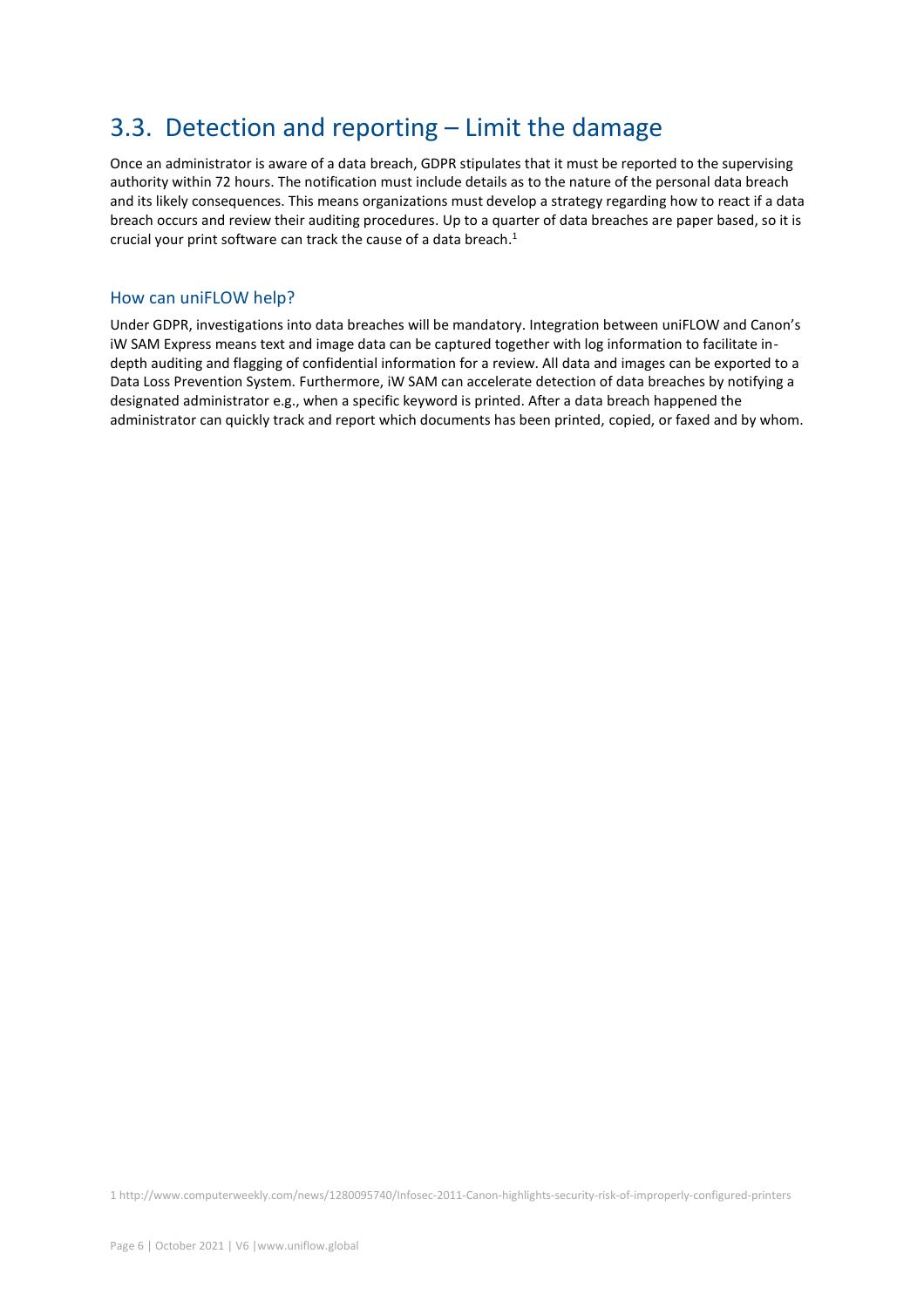## <span id="page-6-0"></span>4. FAQ

#### Is an ISO 27001 certified organization GDPR compliant?

ISO 27001 does provide a framework for data protection and offers guidelines as to how to instigate measures for data protection. However, contrary to what some internet articles suggest, ISO 27001 does NOT serve as proof of GDPR compliancy. Neither does it certify any software products. In conclusion, compliance with GDPR is more than simply a case of collecting certificates; it requires an intensive analysis of processes and software currently in use.

#### When using uniFLOW - Who is the data processor and who is the data controller?

When installing uniFLOW, security settings are activated by default. By providing GDPR related tools (e.g., for the Right to Access and the Right to be Forgotten) and a set of security features uniFLOW will facilitate GDPR compliancy for any organization. However, an administrator might decide to reduce security settings, choose an insecure server or carry out modifications – actions that cannot be controlled by NT-ware. All responsibilities of the data processor and data controller lie with the organization using uniFLOW.

#### Will more GDPR related features be added to uniFLOW?

uniFLOW is constantly further developed and always has security at the forefront. Regular QA testing and identified security threats are analyzed as a high priority to ascertain the threat and resolve it. Review and development of uniFLOW also includes new features to facilitate an organization's duty to meet GDPR requirements.

#### Where can I receive more technical details about uniFLOW?

Canon and authorized resellers can explain more technical details and answer additional questions. Where weak spots within the current print environment have been detected, Canon and authorized resellers can help to eliminate these. This document is a NT-ware marketing document only with the aim of informing customers how uniFLOW can help organizations comply with the new GDPR regulation. It does not replace an organization's obligation to inform themselves about all necessary steps to become GDPR compliant